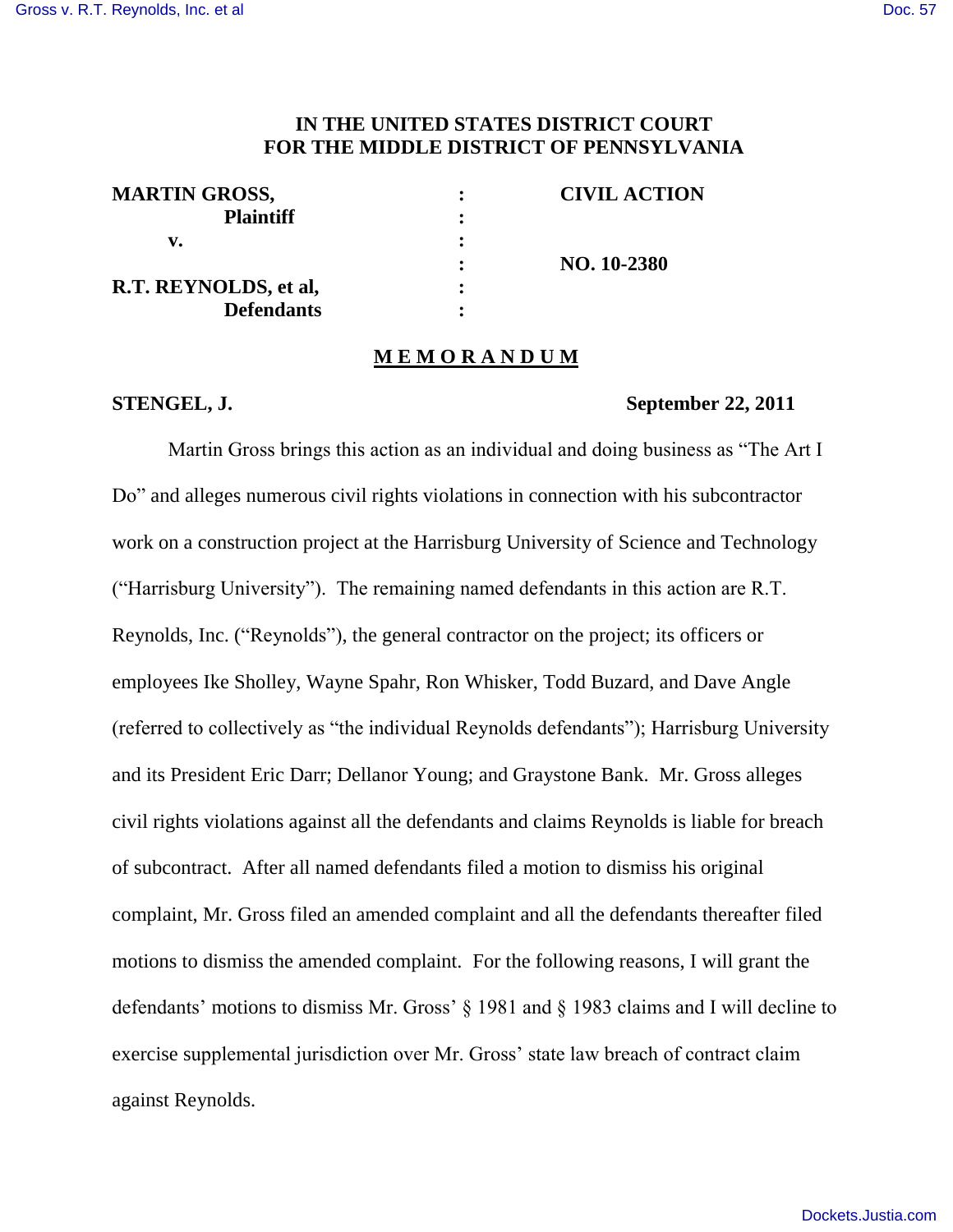### **I. BACKGROUND**

Reynolds was the general contractor on a building construction project that took place at Harrisburg University. Am. Compl. ¶ 12. Reynolds employs defendants Ike Sholley, Wayne Spahr, Ron Whisker, Todd Buzard, and Dave Angle. Id. at  $\P$  7. Mr. Gross, who is African American, and an African American colleague, James White, submitted a bid to Reynolds for painting work on the project. Compl.  $\P$  18. Gross now claims Reynolds solicited him for participation in the project, and accepted his bid with no intention to hire him, only to "secure the full benefit of the participation requirements of the bid specifications," which included the use of disadvantaged businesses. Id. at ¶¶ 19, 21. Reynolds hired Dellanor Young, a consultant, to monitor "the disadvantaged business provisions of the bid documents and the contract." Id. at  $\P$  15. Reynolds had apprehensions about working with Gross and White, but solicited them for the painting work "because of the advantage Reynolds would gain from using a Harrisburg-based painting contractor on the project." Id. at ¶ 21. Work was to begin in November, 2007. Id. at ¶ 23. Harrisburg University is "a private institution" that receives "extensive federal, state, and/or local funding." Id. at ¶¶ 12, 13. Eric Darr is the President of the Harrisburg University. Id. at  $\P$  9.

With respect to the individual defendants, Whisker and Spahr are alleged to have been primarily involved in the solicitation of and negotiations with Mr. Gross on behalf of Reynolds; Defendants Sholley, Buzard, and Angle were "involved in the contract management matters throughout the performance of the contract." Id. at  $\P$  17. "Early in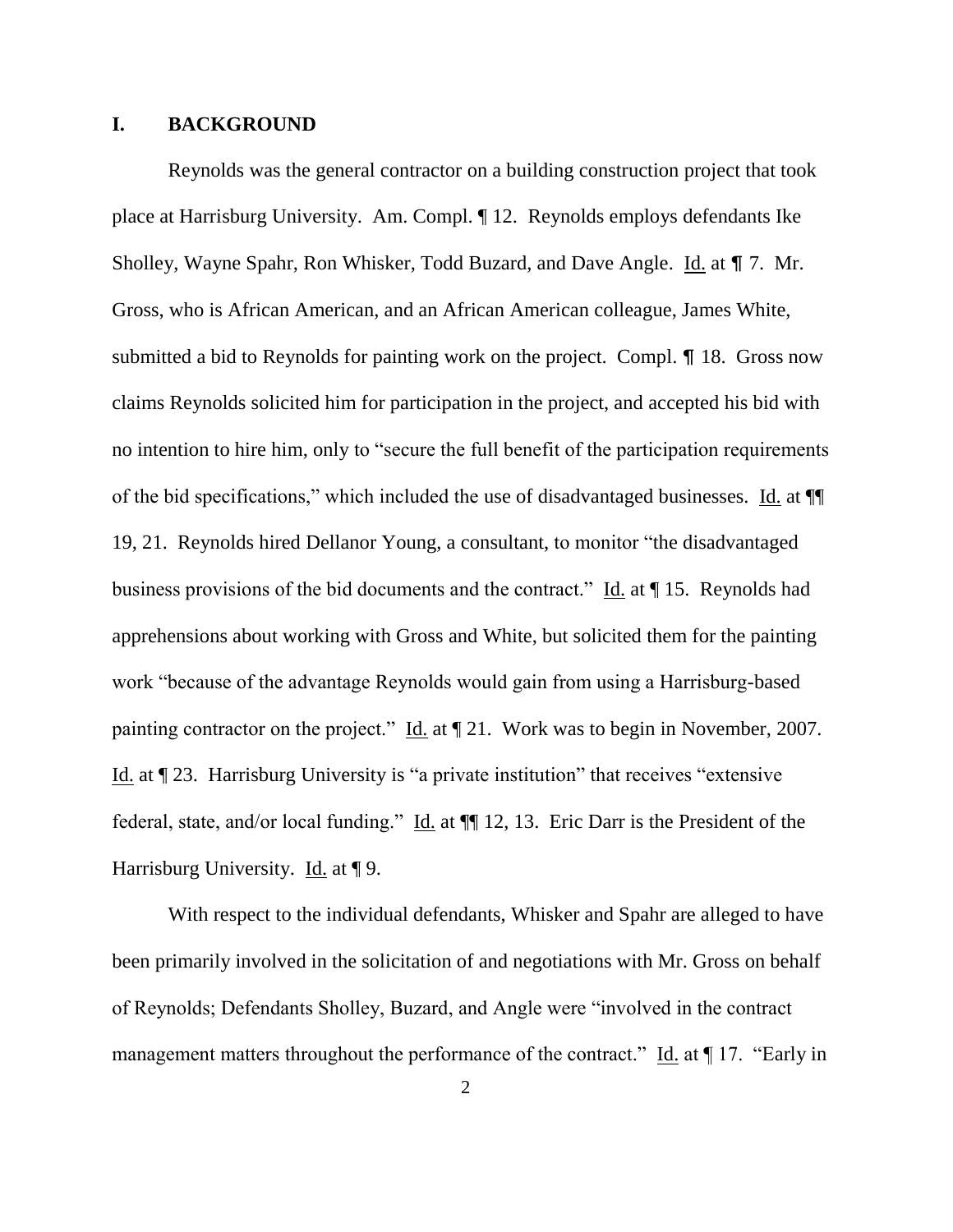the performance of the contract, it became apparent that work delays would not permit [Mr. Gross] to be able to commence and end its work as contemplated by the contract. Id. at ¶ 24. At some point, Mr. Gross "began to make written and oral complaints to the defendants concerning these setbacks, and the strain they were putting on [him]." Id. at ¶ 29. These communications "involved" Mr. Gross, Buzard, and Angle, and no other specifically named defendants. Id. at ¶ 29. Mr. Gross also attempted to work through Young to remedy the problems caused by the delays. Id. at  $\P$  30. Once work finally began on the project in 2008, defendants sabotaged plaintiff's work schedule by granting preferences to non-minority contractors, id. at ¶ 33, and failed to meet contract commitments with plaintiff and other minority subcontractors, id. at ¶ 31. Mr. Gross alleges that it was only when he hired a non-minority foreman that Reynolds, through Sholley, began to work with him to ensure that the contract work was completed. Id. at ¶ 35. Mr. Gross also alleges that Reynolds forced him to enter into a financing agreement with defendant Graystone Bank into which non-minority contractors were not made to enter, id. at ¶¶ 36-37, removed a \$30,000 veneer job from plaintiff's contract and gave it to another contractor, id. at ¶ 39, and improperly refused to pay another subcontractor, D.E. Gemmill, for line-painting work, instead referring Gemmill to Mr. Gross for payment,  $\underline{\text{id}}$ . at  $\P$  43-35.

According to the complaint, "all painting work was finally completed . . . in or around April 2009, and, although plaintiff received progress payments under the terms of its subcontract in the approximate amount of the original total contract amount, [he] has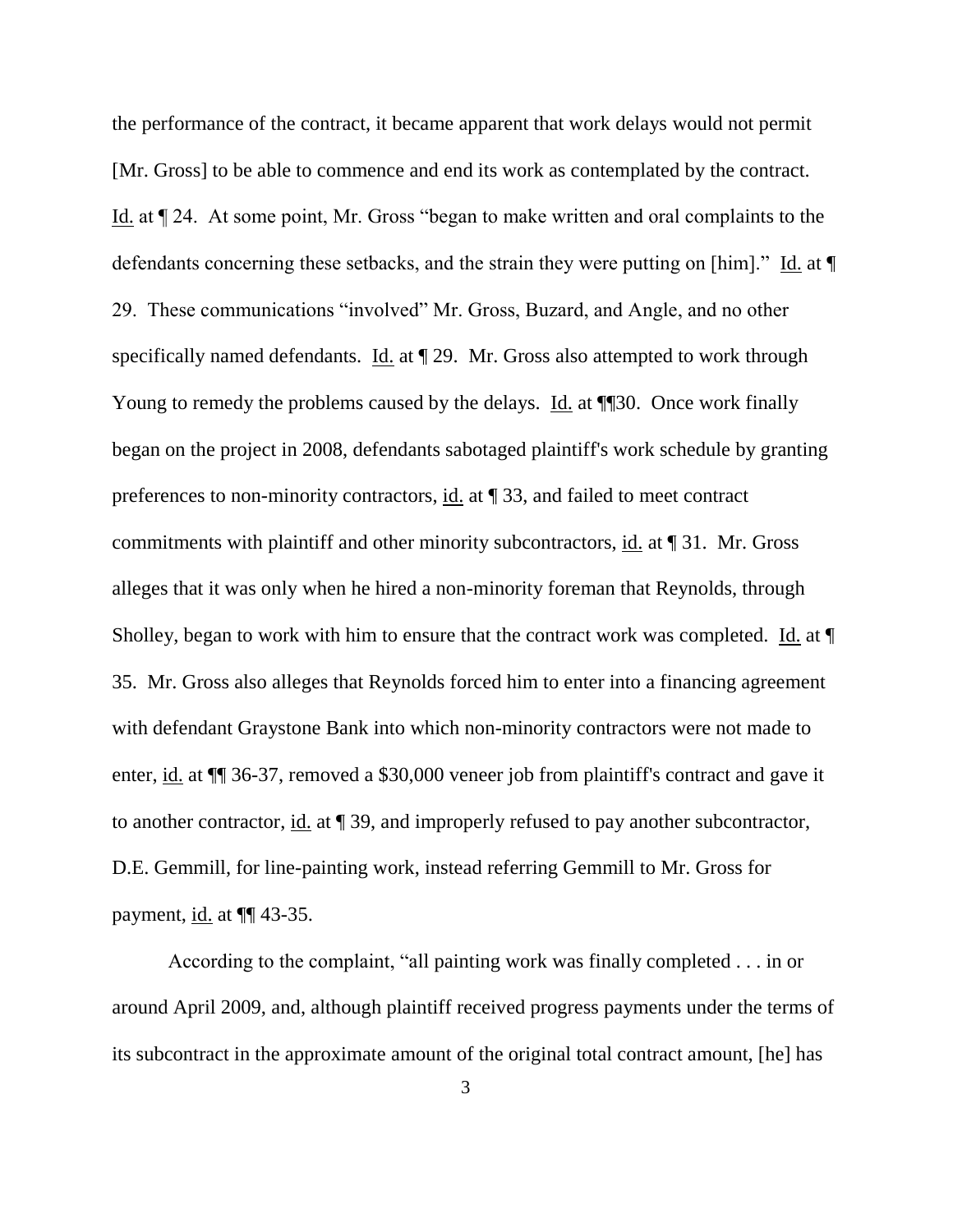not been fully paid all amounts due, inclusive of all change orders[.]" Id. at  $\P$  46. He claims he is still owed between \$88,000 and \$120,000 for work on the project. Id. He alleges the reason for the actions taken against him, including mistreatment in managing his subcontract and holding him to higher-than-industry-standards, is his minority status. Id. at ¶¶ 48, 49.

With respect to Graystone Bank, the amended complaint alleges that it was "through the requirements of plaintiff"s subcontract with Reynolds" that "The Art I Do was required to enter into a separate financing agreement with defendant Graystone Bank." Am. Compl. ¶ 36. It further alleges that, unlike similarly-situated non-minority contractors, Mr. Gross was "required to grant Graystone a mortgage on [his] personal residence in order to secure the financing" with Graystone. Id. at  $\parallel$  37. He claims this personal mortgage requirement "reflected a discriminatory mindset in dealing with minority subcontractors." Id. Finally, it is alleged that Graystone "has refused to release the lien on plaintiffs" property." Id. at ¶ 38.

In Count One of his complaint, Mr. Gross asserts claims against all defendants under 42 U.S.C. §§ 1981 and 1983 for failing to afford him equal protection of the laws and for discriminating against him on the basis of his race. Count Two contains claims against Reynolds alone for breach of contract and breach of the implied duty of good faith and fair dealing.

The bulk of the allegations in the complaint are leveled against Reynolds and the individual Reynolds defendants. In their motion to dismiss, these defendants, along with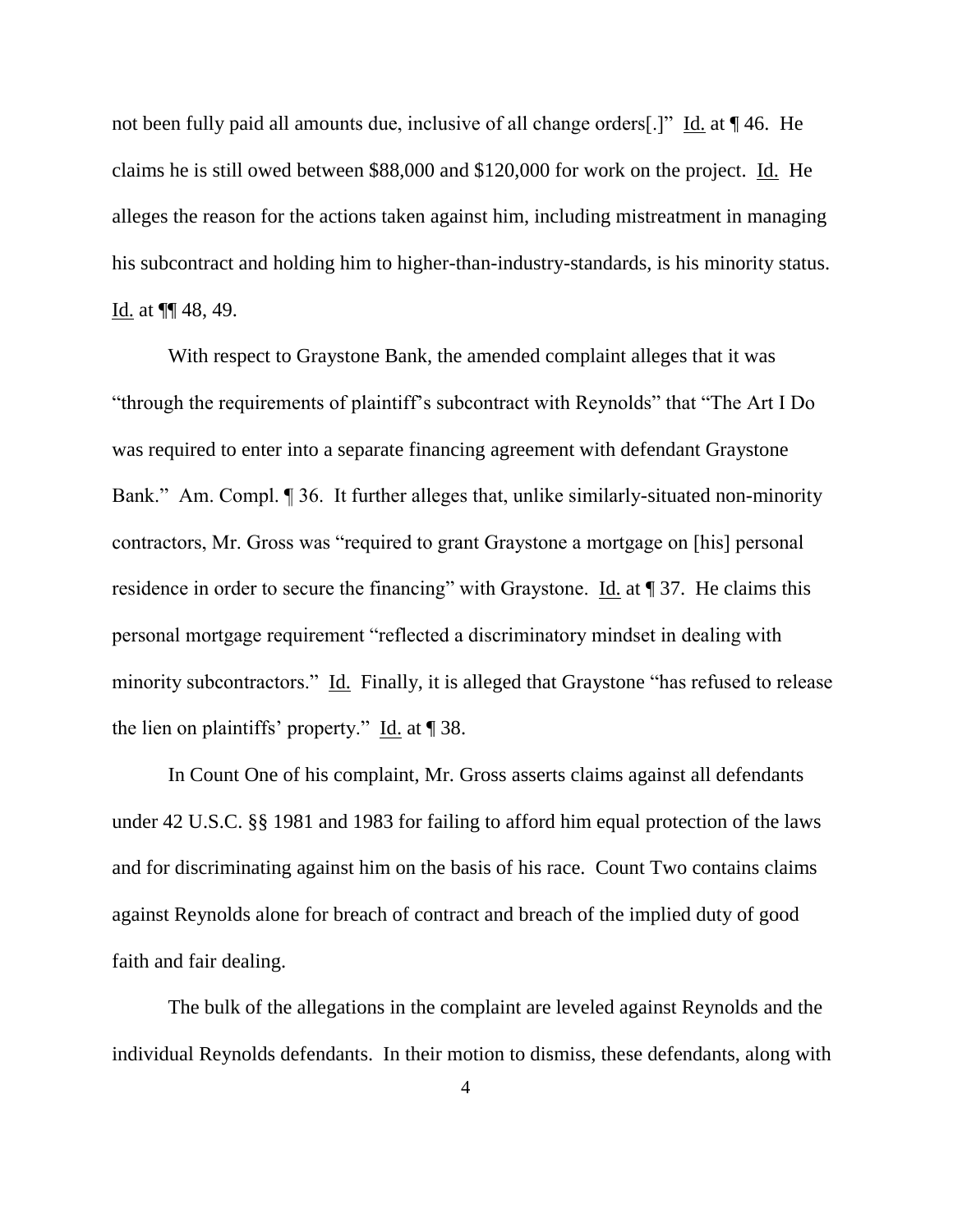Harrisburg University, Darr, and Young, assert that the allegations in Gross's complaint are vague, conclusory, and do not meet the pleading standards of Twombly and Iqbal. More specifically, Reynolds claims that Gross's contractual claims are barred because Gross admits that he was paid the original contract amount and because other actions he claims constituted breach of the contract  $-$  like Reynolds' removing some work from the subcontract and refusing to pay for additional costs incurred by Gross due to work delays – were actually permitted under the terms of the contract. All defendants argue that Mr. Gross's § 1981 claim is unsupported because he fails to adequately allege discriminatory animus and breach of contract. They claim his § 1983 claims are barred because Reynolds, its employees, Harrisburg University, and the rest of the defendants are all private actors. In its motion to dismiss, Graystone Bank claims that Mr. Gross" claims are time-barred and that he fails to state a claim upon which relief may be granted.

### **II. STANDARD OF REVIEW**

A motion to dismiss under Rule 12(b)(6) of the Federal Rules of Civil Procedure examines the legal sufficiency of the complaint. Conley v. Gibson, 355 U.S. 41, 45-46 (1957). The factual allegations must be sufficient to make the claim for relief more than just speculative. Bell Atlantic Corp. v. Twombly, 550 U.S. 544, 555, 127 S.Ct. 1955, 167 L.Ed.2d 929 (2007). In determining whether to grant a motion to dismiss, a federal court must construe the complaint liberally, accept all factual allegations in the complaint as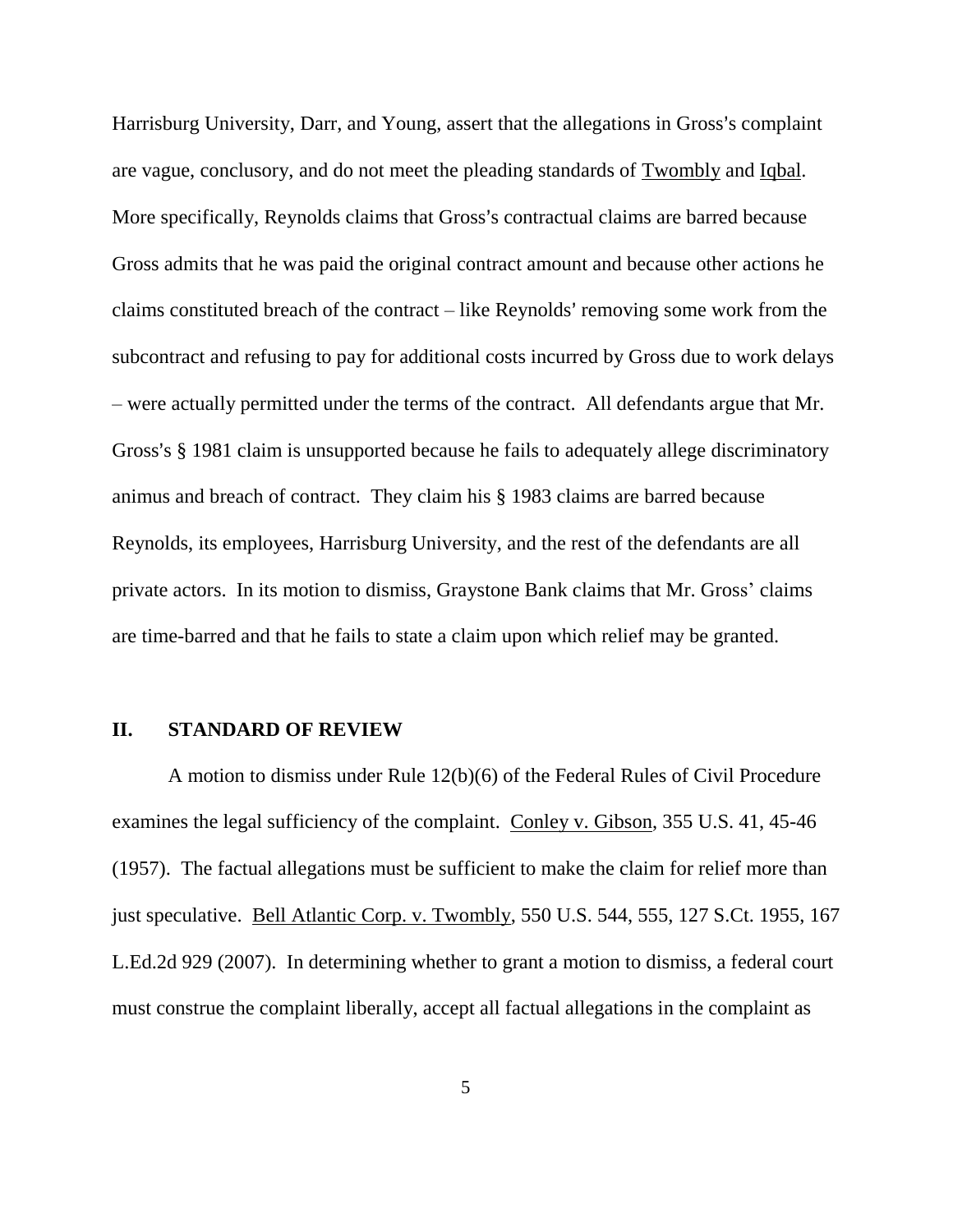true, and draw all plausible inferences in favor of the plaintiff. Id.; see also D.P. Enters. v. Bucks Cnty. Cmty. Coll., 725 F.2d 943, 944 (3d Cir. 1984).

It remains true that the Federal Rules of Civil Procedure do not require a plaintiff to plead in detail all of the facts upon which he bases his claim. Rather, the Rules require "a short and plain statement of the claim showing that the pleader is entitled to relief." FED. R. CIV. P. 8(a)(2). However, the Supreme Court has rejected language in Conley stating that "a complaint should not be dismissed for failure to state a claim unless it appears beyond doubt that the plaintiff can prove no set of facts in support of his claim which would entitle him to relief." Twombly, 550 U.S. at 561. Rather, a "complaint must allege facts suggestive of [the proscribed] conduct," id. at 564, and it must contain enough factual matters to suggest the required elements of the claim or to "raise a reasonable expectation that discovery will reveal evidence of" those elements. Phillips v. County of Allegheny, 515 F.3d 224, 234 (3d Cir. 2008) (quoting Twombly, 550 U.S. at 556). Neither "bald assertions" nor "vague and conclusory allegations" are accepted as true. See Morse v. Lower Merion School Dist., 132 F.3d 902, 906 (3d Cir. 1997); Sterling v. Southeastern Pennsylvania Transp. Auth., 897 F. Supp. 893 (E.D. Pa. 1995). Courts must first identify those allegations in a complaint that are mere conclusions and are therefore not entitled to the assumption of truth, and next, consider whether the complaint's factual allegations, which *are* entitled to a presumption of truth, plausibly suggest an entitlement to relief. Ashcroft v. Iqbal - - U.S. - -, 129 S.Ct. 1937, 1950 (2009).

6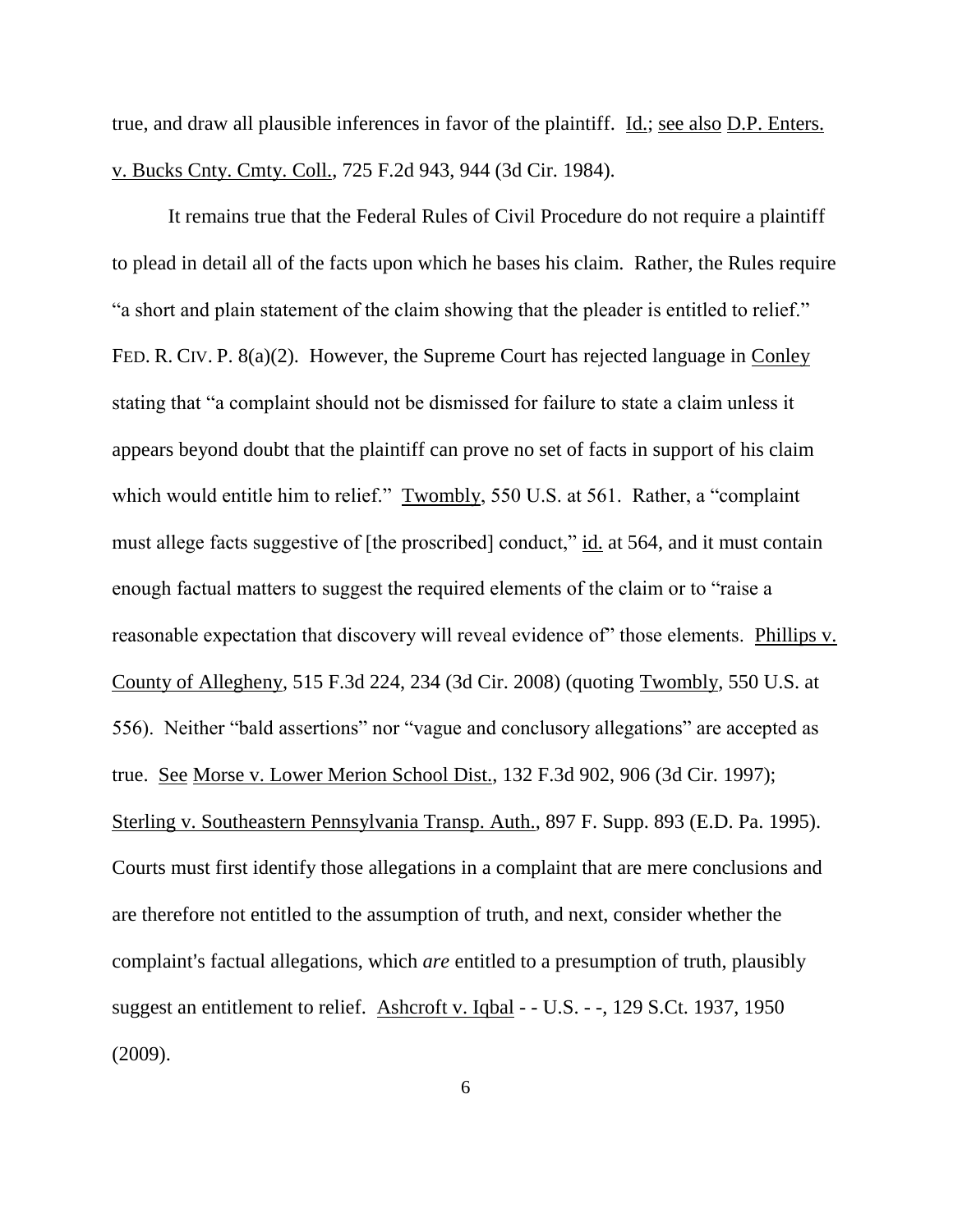The Court of Appeals has recently made clear that after Iqbal, "conclusory or "bare-bones" allegations will no longer survive a motion to dismiss: "threadbare recitals of the elements of a cause of action, supported by mere conclusory statements, do not suffice." To prevent dismissal, all civil complaints must now set out 'sufficient factual matter' to show that the claim is facially plausible." Fowler v. UPMC Shadyside, 578 F.3d 203, 210 (3d Cir. 2009) (quoting Iqbal, 129 S.Ct. at 1949).

Courts "may consider an undisputedly authentic document that a defendant attaches as an exhibit to a motion to dismiss if the plaintiff's claims are based on the document." Pension Benefit Guar. Corp. v. White Consol. Indus., Inc., 998 F.2d 1192, 1196 (3d Cir. 1993). Because Mr. Gross refers to the subcontract into which he and Reynolds entered throughout his complaint, it is appropriate to consider both the copy of the contract attached as an exhibit to Reynolds" motion to dismiss and the copy of the financing agreement between Mr. Gross and Graystone Bank attached to the Bank"s motion to dismiss.

## **III. DISCUSSION**

# **A. Motion to Dismiss § 1981 Claims Asserted in Count One of the Amended Complaint Against R.T. Reynolds, Sholley, Spahr, Whisker, Buzard, Angle, Harrisburg University, Darr, and Young**

In Count 2 of his complaint, Mr. Gross alleges a 42 U.S.C. § 1981 claim. He claims that Reynolds, through Sholley, Whisker, Spahr, Buzard, and Angle, purposefully delayed the performance of its contract with Mr. Gross and failed to perform in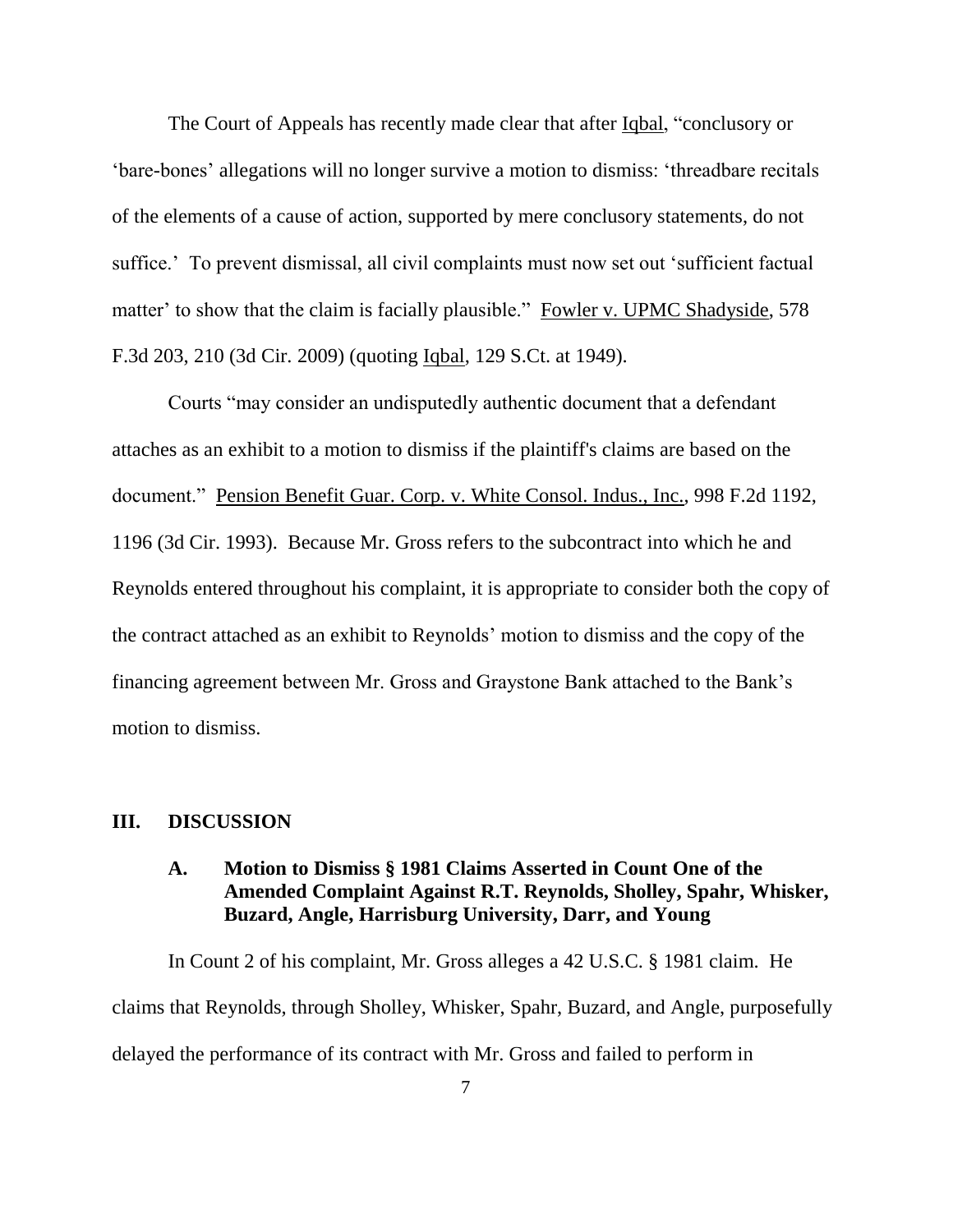accordance with the contract's terms. Am. Compl.  $\parallel$  55(a). He claims that Harrisburg University, Darr, and Young failed "to act in accordance with their contracts and take appropriate actions to force Reynolds to meets its contractual commitments[.]" Id. at ¶ 55(b).

Reynolds claims that Mr. Gross" § 1981 claim is not supported by sufficient factual allegations.<sup>1</sup> Section 1981 provides that:

> All persons within the jurisdiction of the United States shall have the same right in every State and Territory to make and enforce contracts, to sue, be parties, give evidence, and to the full and equal benefit of all laws and proceedings for the security of persons and property as is enjoyed by white citizens, and shall be subject to like punishment, pains, penalties, taxes, licenses and exactions of every kind, and to no other.

42 U.S.C. § 1981(a). In order to state a claim under § 1981, a plaintiff "must allege facts in support of the following elements: (1) [that plaintiff] is a member of a racial minority; (2) intent to discriminate on the basis of race by the defendant; and (3) discrimination concerning one or more of the activities enumerated in the statute[,] which includes the right to make and enforce contracts[.]" Brown v. Philip Morris, Inc., 250 F.3d 789, 797 (3d Cir. 2001). "Any claim brought under § 1981, therefore, must initially identify an impaired 'contractual relationship' . . . under which the plaintiff has rights." Domino's Pizza, Inc. v. McDonald, 546 U.S. 470, 476 (2006). Section 1981 "offers relief when

 $\overline{\phantom{a}}$ 

<sup>&</sup>lt;sup>1</sup> He also claims that because Mr. Gross has not stated a claim for breach of contract, his  $\S$  1981 claim for interference with his contractual rights must also fail. I will not address this argument because I find that Mr. Gross" § 1981 claim is not supported by sufficient factual allegations.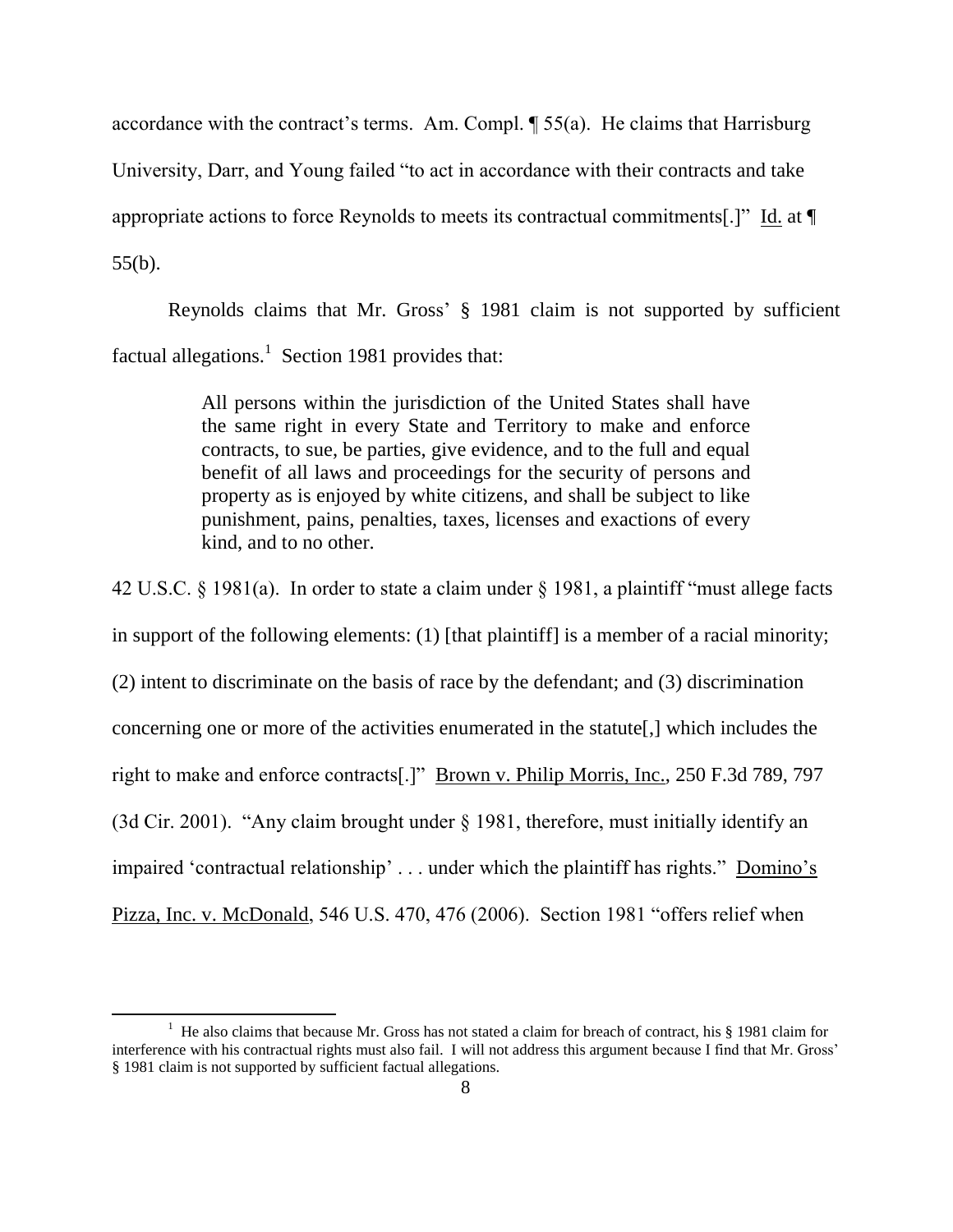racial discrimination . . . impairs an existing contractual relationship, so long as the plaintiff has . . . rights under the existing or proposed contractual relationship." Id.

In order to state a violation of § 1981, "a specific factual basis must be pled to create the inference of discrimination." Frederick v. Se. Penn. Transp. Auth., 892 F. Supp. 122, 125 (E.D. Pa. 1995). Therefore, to adequately allege the intent to discriminate under the statute, "conclusory allegations of generalized racial bias" will not do. Flagg v. Control Data*,* 806 F.Supp. 1218, 1223 (E.D. Pa. 1992); see also Deserne v. Madlyn Leonard Abramson Center For Jewish Life, Inc., No. 10-3694, 2011 WL 605699 at \*2 (E.D. Pa. Feb. 16, 2011) (dismissing plaintiff"s § 1981 claim where she asserted that she was denied similar benefits and terms of employment, "treated badly," and ultimately suspended based on her race and finding her allegations "wholly conclusory" because they did not "include any facts to suggest that [her] supervisor's actions were motivated by her race and/or national origin").

#### **1. R.T. Reynolds and the Individual R.T. Reynolds Defendants**

Mr. Gross does not plead facts sufficient to make his § 1981 claims against Reynolds and the individuals Reynolds defendants plausible. Mr. Gross asserts that Reynolds "had apprehensions about dealing with both [Mr. Gross] and James White from their past dealings" but solicited them for business nonetheless. Am. Compl. ¶ 21. He initially alleges that Reynolds had animus against White not due to his race (also African American), but because White had refused to assist Reynolds in concealing the true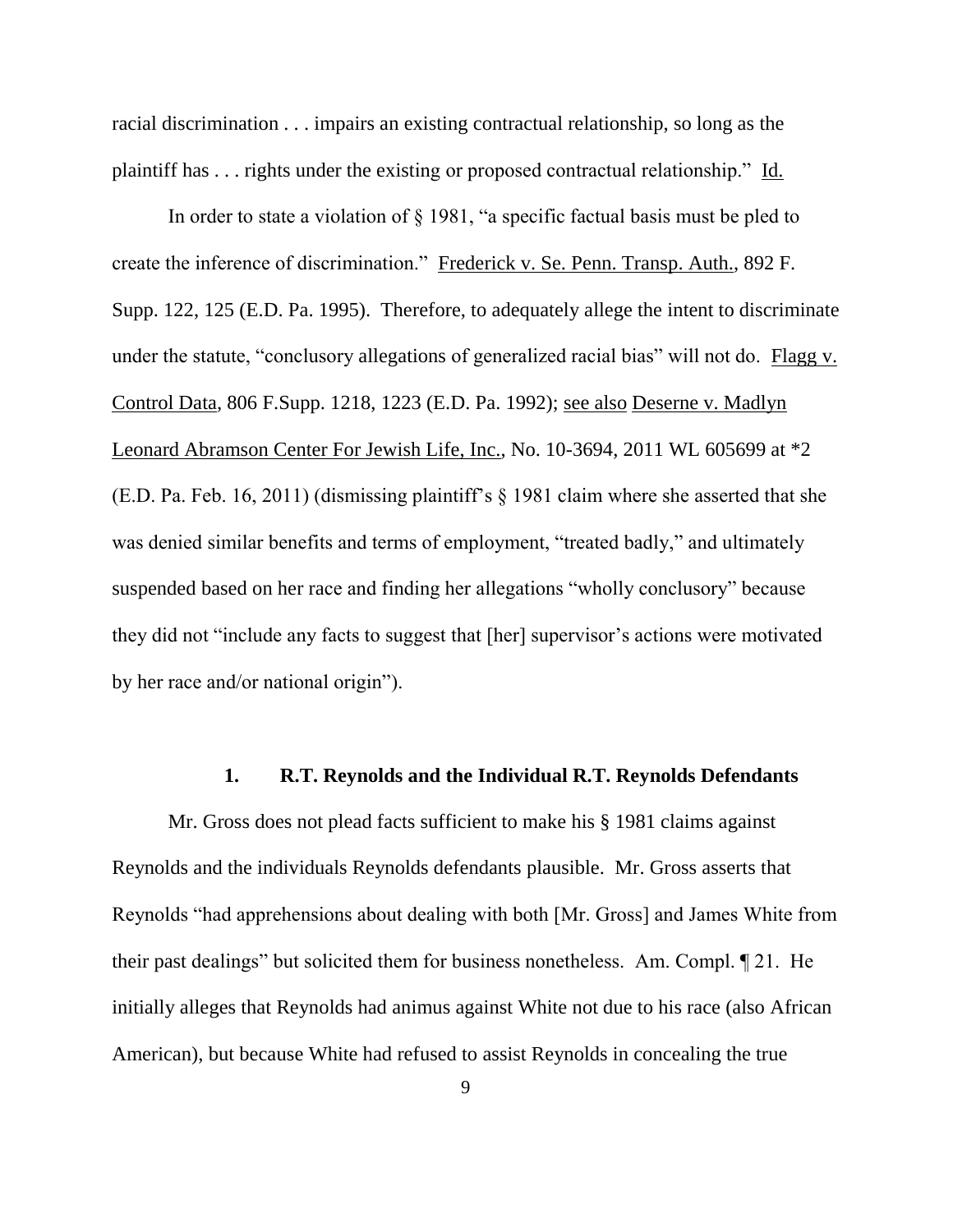nature of a mold problem at the Hershey Hotel in 2005. Id. at  $\parallel$  22. When Reynolds, through Ike Sholley, later demanded that White be removed from work on the project, Mr. Gross claims this was because of the race of both men and because White had earlier made inquiries about the treatment of minority contractors at Harrisburg University. Id. at ¶ 28.

Mr. Gross claims, vaguely, "the Reynolds defendants, through defendants Sholley, Whisker, Angle, Buzard, Spahr, and others, purposefully sabotaged plaintiff"s work schedule by showing favoritism and granting preferences to other non-minority contractors." Id. at 33. Mr. Gross also alleges that Reynolds, again through Sholley, became more cooperative in completing the contract work once Mr. Gross hired a nonminority foreman. Id. at  $\parallel$  35. Finally, he claims that he was made, by Reynolds, to enter into a financing agreement with Graystone Bank into which non-minority contractors were not made to enter. Id. at ¶ 37.

Mr. Gross' allegations are even sparser against individual defendants Ike Sholley, Dave Angle, Ron Whisker, and Wayne Spahr. These individual defendants were all, according to the amended complaint, officers, employees, or agents of R.T. Reynolds. Sholley, Buzard, and Angle were allegedly "involved in the contract management matters throughout the performance of the contract." Am. Compl. ¶ 17. Whisker and Spahr, on the other hand, were "primarily involved in the solicitation and negotiations with plaintiff on behalf of Reynolds." Id. Mr. Gross alleges that Sholley sent him a letter demanding that Mr. White not be placed on the project. He then, in conclusory fashion, alleges that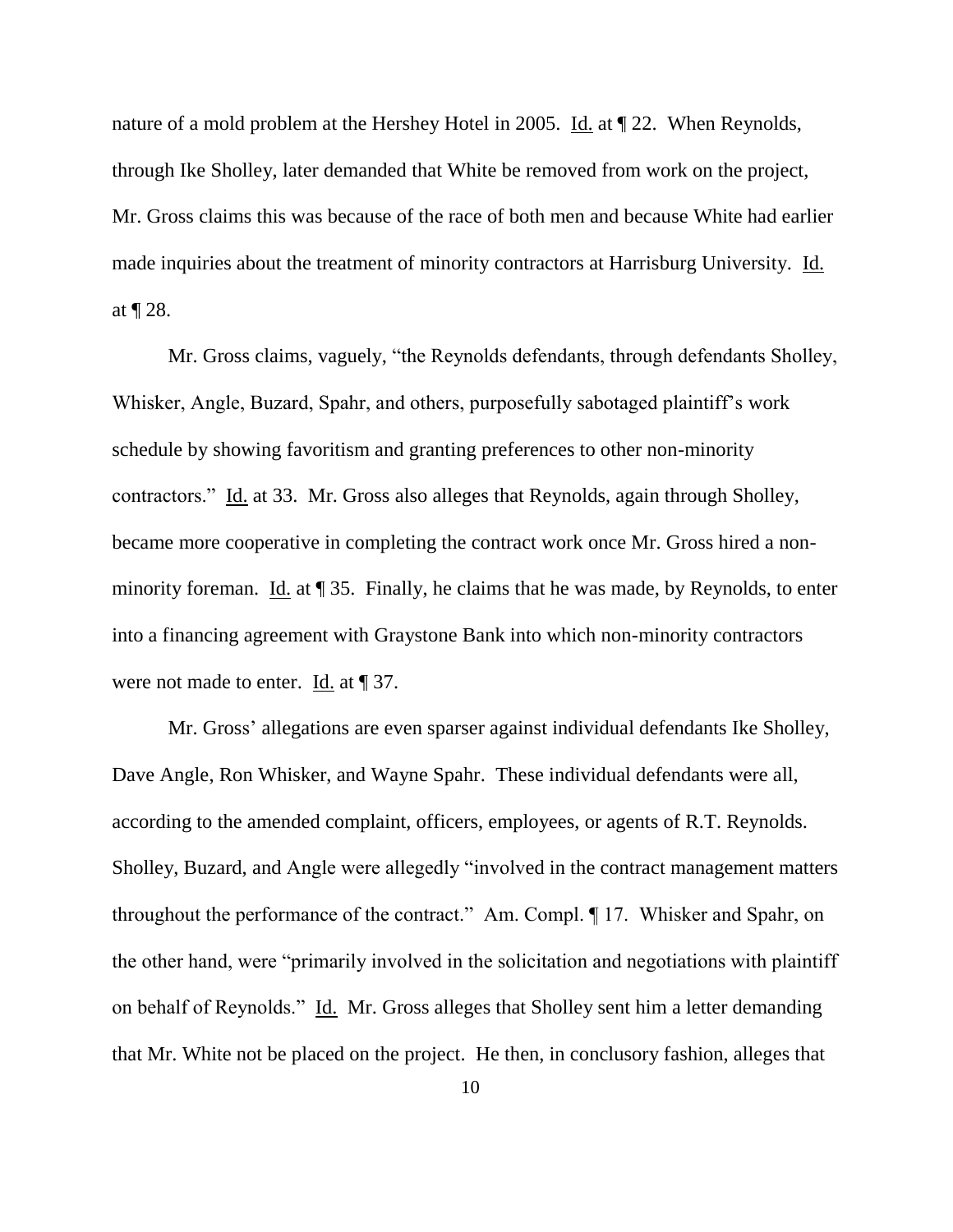that this was for discriminatory reasons. Id. He also alleges that Sholley specifically was more cooperative in his dealings with Mr. Gross when Mr. Gross hired the non-minority foreman. Id. at ¶ 35. Mr. Gross claims he communicated frequently with Buzard and Angle about the project delays and that these two, in addition to Sholley, Whisker and Spahr, "purposefully sabotaged plaintiff"s work schedule by showing favoritism and granting preference to other non-minority contractors." Id. at ¶ 33. All are accused of acting out of discriminatory bias.

There are no facts asserted to make Mr. Gross' claim against Reynolds and the individual Reynolds defendants plausible; therefore, under the heightened pleading standards of Twombly and Iqbal, I will dismiss Mr. Gross" § 1981 claims against them. The allegation that discrimination was directed at Gross due to his association with White creates an inference that it was due to White"s past work, and not his race. There are no factual allegations supporting an inference of bias by Reynolds, other than the vague allegation that Gross was not treated as favorably as other non-minority contractors. Mr. Gross does not identify the way the favoritism was manifested or the preferences which non-minority contractors were granted. There are no facts alleged that are sufficient to support an inference of racial bias by the individual Reynolds defendants. Mr. Gross alleges that they communicated with him at various stages in the contract process, and in conclusory fashion, that they showed favoritism and granted preferences to non-minority subcontractors. Because Mr. Gross has failed to allege specific factual allegations concerning their involvement I will also dismiss the claims against the individual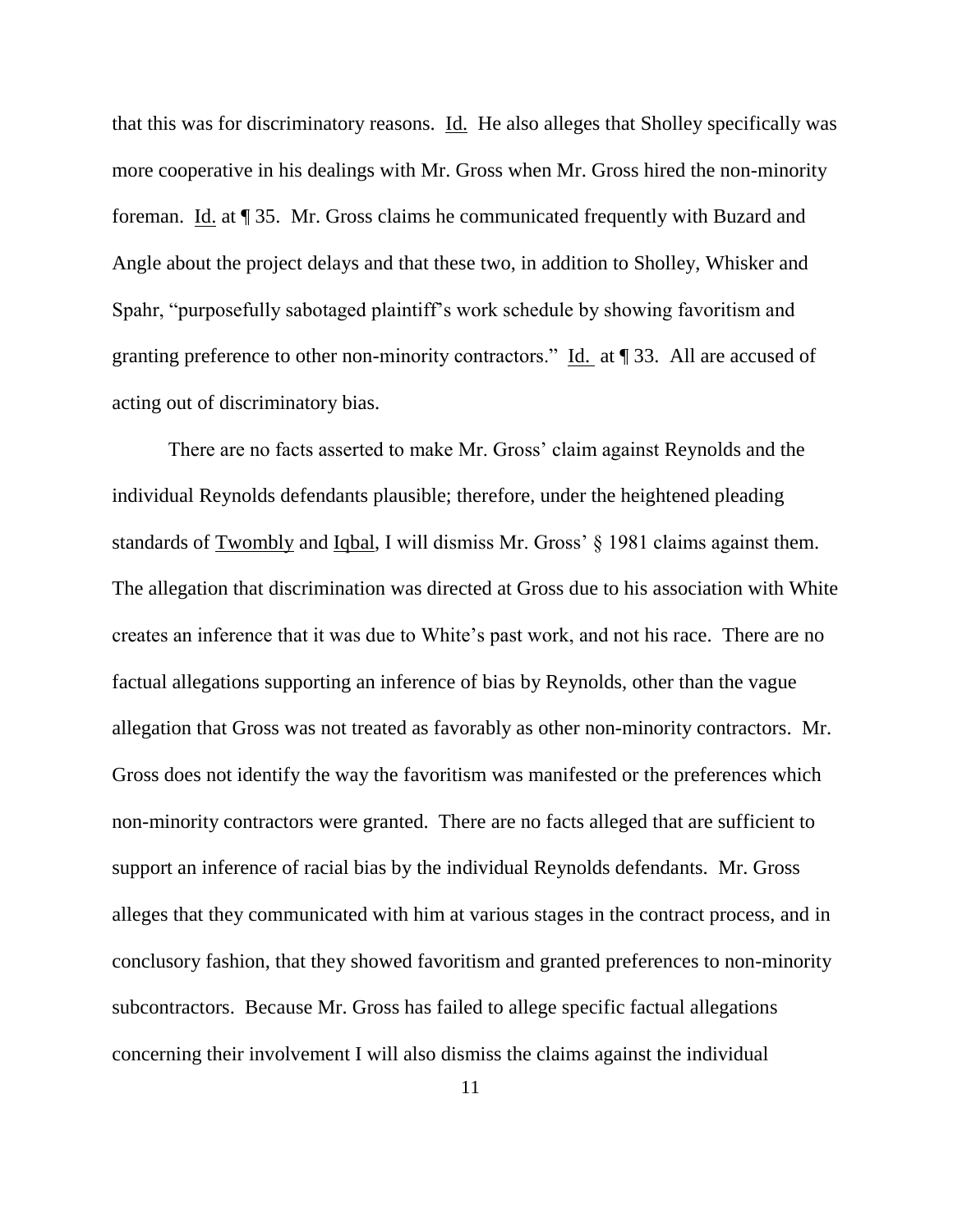defendants. Accordingly, Gross" § 1981 claim against Reynolds and the individual Reynolds defendants is dismissed.

#### **2. Harrisburg University and Eric Darr**

Mr. Gross"s amended complaint contains threadbare allegations against Harrisburg University and its President Eric Darr. While it is clear that the construction project for which Reynolds was the general contractor and Mr. Gross was a subcontractor was a building project at Harrisburg University, there is no allegation that Mr. Gross contracted with it, or that the University had any part in the performance of the subcontract between Reynolds and Mr. Gross. With respect to Mr. Darr, the amended complaint alleges vaguely that he once "approached [Mr. Gross] and made inquiries into the nature of his relationship with Reynolds and the minority commitments" of the contract, and that Mr. Gross "had the impression" from this conversation that "Darr was trying to learn things from him surreptitiously[.]" Am. Compl. ¶ 26. These defendants are not mentioned again in connection with any specific factual allegations. Rather, at the conclusion of the complaint, Mr. Gross asserts that Harrisburg University and Darr, along with Reynolds and all other named defendants, "knowingly subjected [Mr. Gross] to disparate treatment in the management of his subcontract because he is a minority." Id. at ¶ 48.

The complaint does not plausibly state a cause of action against these two defendants. They were not party to the contract with Mr. Gross, and the factual allegations in the complaint do not support an inference that they interfered in the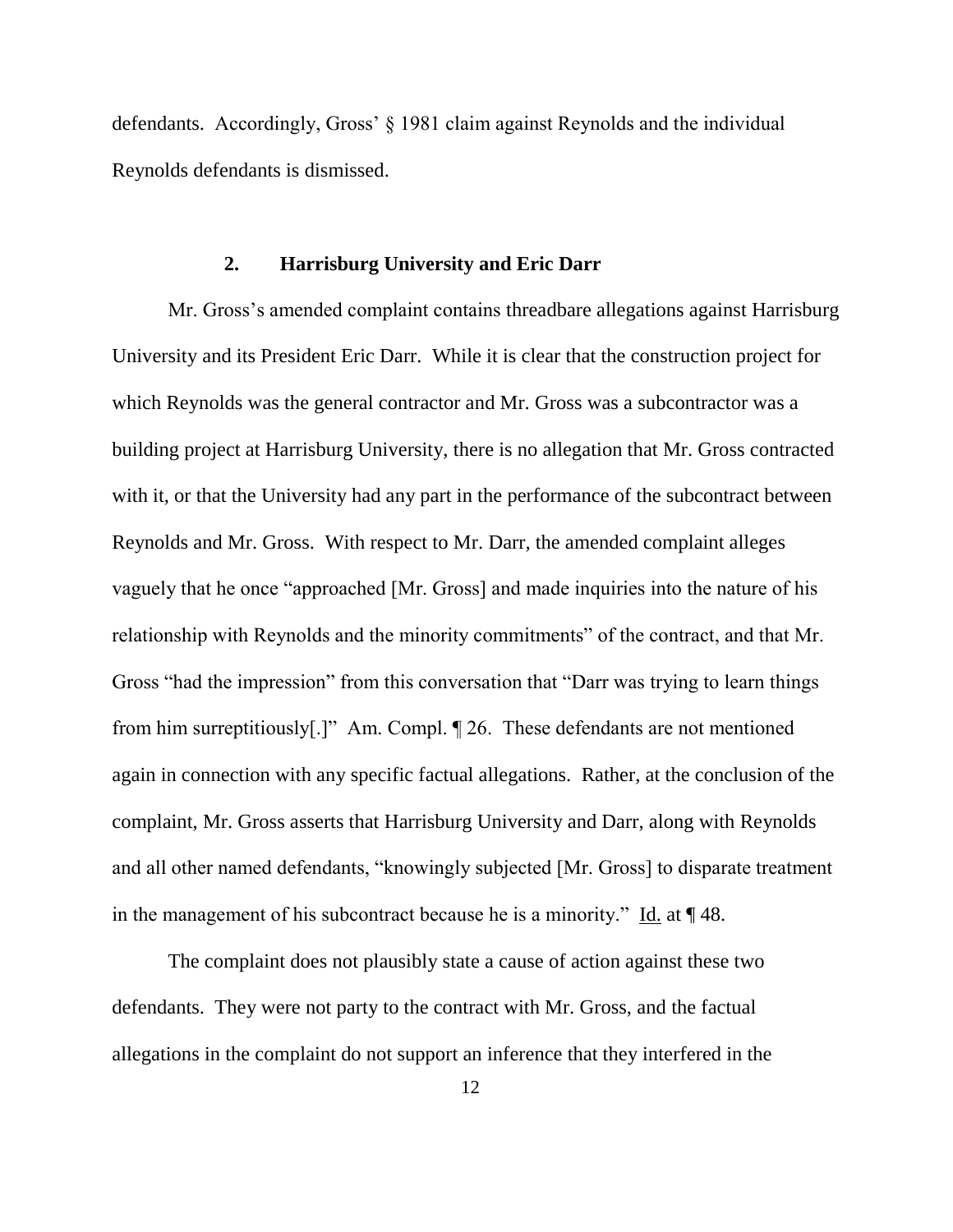contractual relationship between Reynolds and Mr. Gross, or did so for discriminatory reasons. Therefore, I will also dismiss this claim.

#### **3. Dellanor Young**

Dellanor Young is identified in the amended complaint as the owner and operator of a minority business consulting firm "charged with the responsibility of monitoring the disadvantaged business provisions of the bid documents and the contract." Am Compl. ¶ 15. Mr. Gross does not allege that Reynolds solicited him for the subcontract by acting through Young; however, he does state that he tried (unsuccessfully) to remedy the problems caused by the delays in performing work under the contract by communicating with Young. Id. at 130. He further asserts that, "upon information and belief, [Young] knew that Reynolds was failing to meet its commitments to Plaintiff and perhaps other minority contractors, and knowingly worked with Reynolds to conceal the nature of the problems and to fail to work toward contractual or extra-contractual remedies for these failures." Id. at  $\P$  31. Again, there is no information in the complaint about how Young concealed any problems or how Young was monitoring the project. Accordingly, under the heightened pleading standards of Twombly and Iqbal, I will dismiss Mr. Gross" § 1981 claim against Mr. Young.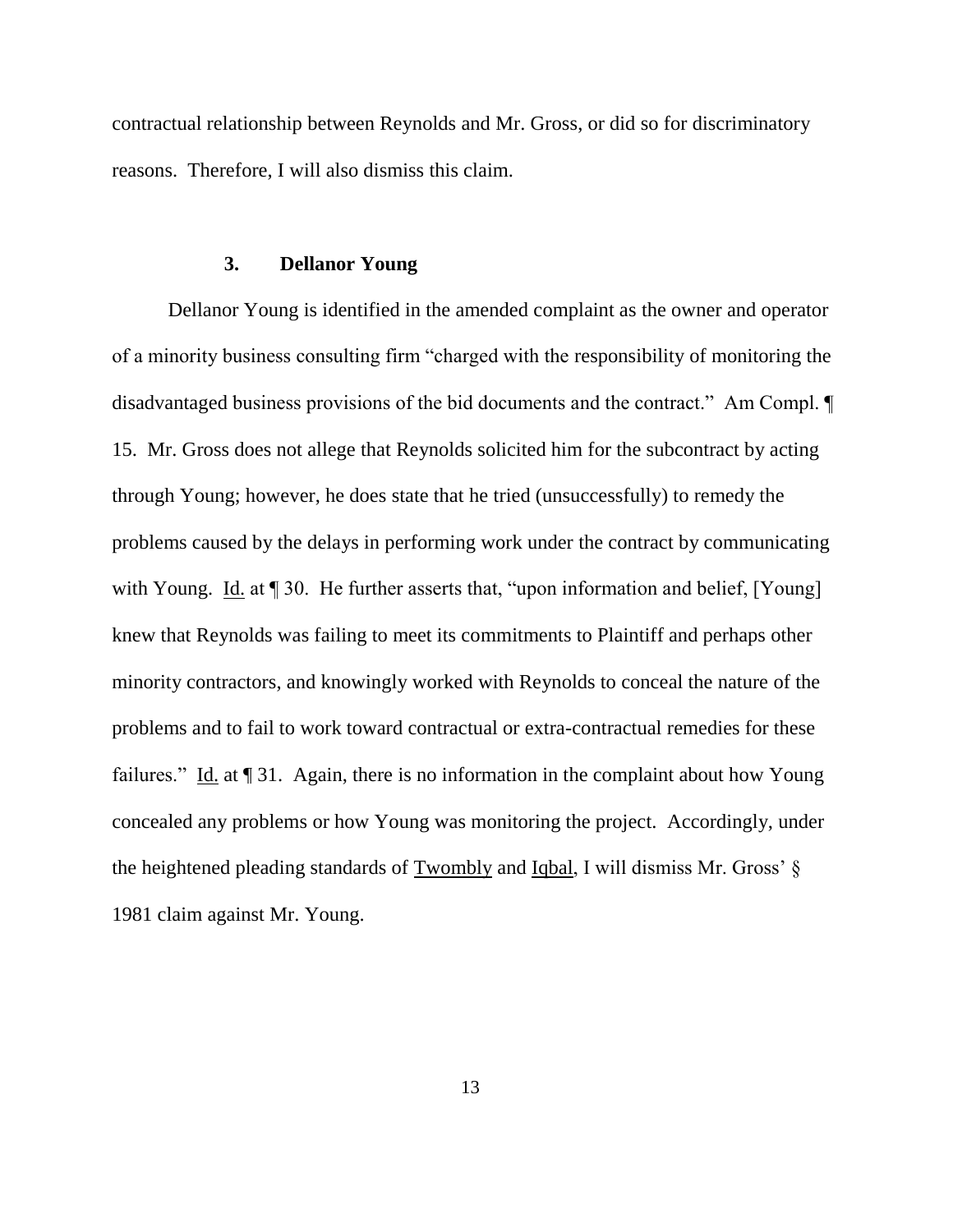## **B. Motion to Dismiss § 1981 Claim Asserted in Count One of the Complaint Against Graystone Bank**

Graystone Bank asserts that Mr. Gross" § 1981 claim against it is barred by the

applicable two year statute of limitations on such claims, and that it does not contain

enough factual material, taken as true, to support a discrimination in lending claim under

§ 1981. I will address the latter argument first.

The Third Circuit has recently held that:

In order to make out a prima facie case of lending discrimination in a § 1981 case, a plaintiff must show (1) that he belongs to a protected class, (2) that he applied and was qualified for credit that was available from the defendant, (3) that his application was denied or that its approval was made subject to unreasonable or overly burdensome conditions, and (4) that some additional evidence exists that establishes a causal nexus between the harm suffered and the plaintiff's membership in a protected class, from which a reasonable juror could infer, in light of common experience, that the defendant acted with discriminatory intent.

Anderson v. Wachovia Mortgage Corp., 621 F.3d 261, 275 (3d Cir. 2010).

Mr. Gross" allegations against Graystone lack specific facts. He claims that he was made to take out a personal mortgage on his property in order to secure a line of credit with Graystone, and that other, non-minority subcontractors were not made to do so. There are absolutely no other factual allegations concerning Graystone. Noticeably absent are allegations that Mr. Gross was qualified for an unsecured line of credit or that the requirement of a mortgage on his personal property was unreasonable or overly burdensome. Mr. Gross" naked assertion that he was treated differently from nonminority subcontractors because he was made to take out a mortgage on his home,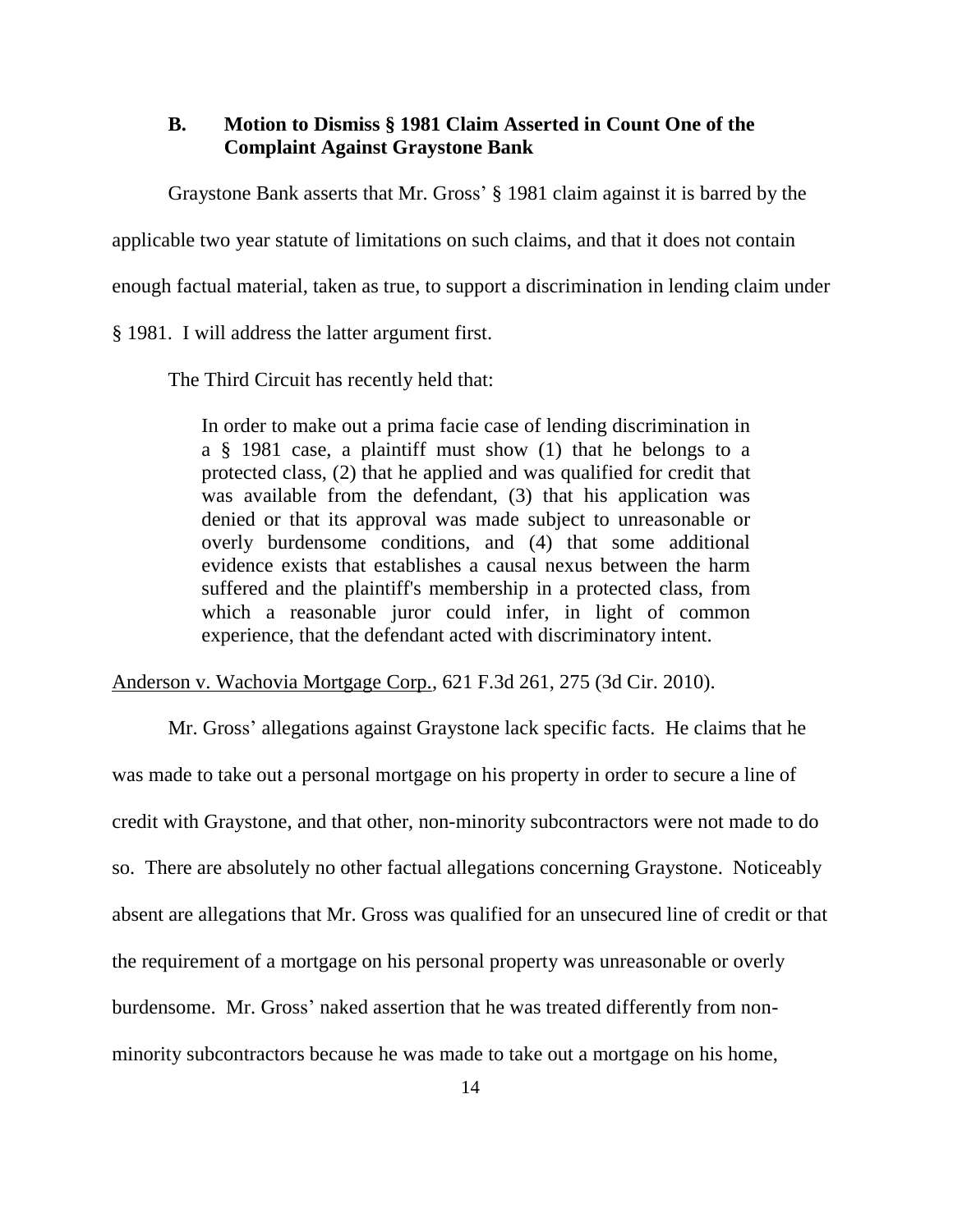without more, is insufficient to meet the heightened pleading standards under Twombly and Iqbal. Accordingly, Mr. Gross" § 1981 claims against Graystone Bank are dismissed.

# **C. Motion to Dismiss § 1983 Claims Asserted in Count One of the Amended Complaint Against R.T. Reynolds, Sholley, Spahr, Whisker, Buzard, Angle, Harrisburg University, Darr, and Young**

Count One of Mr. Gross' complaint alleges that all named defendants "have intentionally failed and/or refused to afford plaintiffs the equal protection of the laws based solely upon their status as minority owned business, all in violation of 42 U.S.C. § 1983." Am. Compl. ¶ 56. "Section 1983 . . . does not create substantive rights, but provides a remedy for the violation of rights created by federal law." Groman v. Twp. of Manalapan, 47 F.3d 628, 633 (3d Cir. 1995). Two elements are necessary for recovery under § 1983: first, the plaintiff must prove that the defendant has deprived him of a right secured by the "Constitution and laws" of the United States; second, he must show that the defendant deprived him of this constitutional right "under color of any statute, ordinance, regulation, custom, or usage of any State or Territory." Adickes v. S.H. Kress & Co., 398 U.S. 144, 150 (1970). Simply stated, the defendant must show that the defendant acted under color of law. Id. Mr. Gross does not allege in his complaint that Reynolds, the individual Reynolds defendants Sholley, Spahr, Whisker, Buzard, and Angle, Harrisburg University President Eric Darr, or Delanor Young, were acting under color of state law. He appears to concede as much in his response to the motion to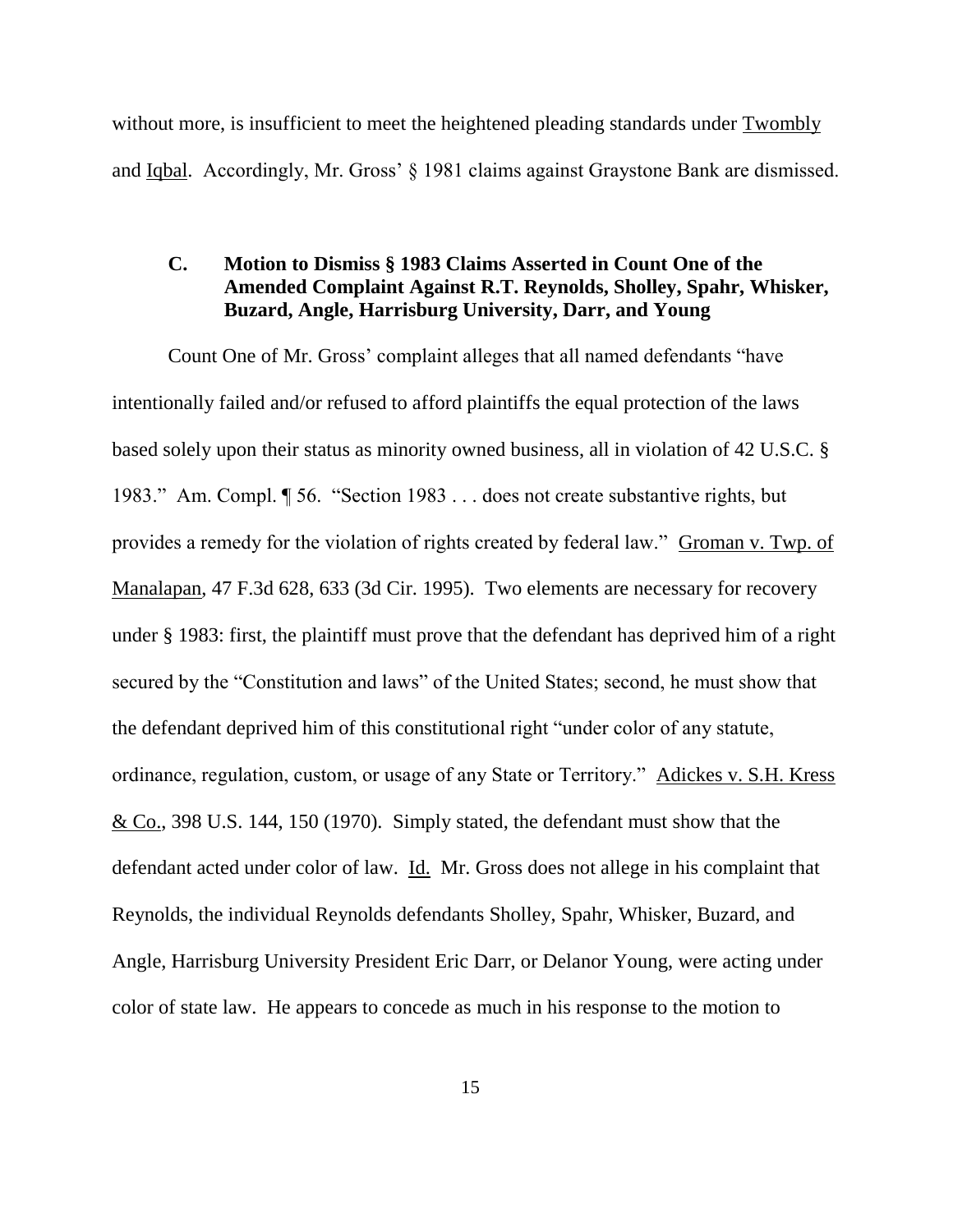dismiss. Therefore, I will dismiss the § 1983 claims against Reynolds, Sholley, Spahr, Whisker, Buzard, Angle, Darr, and Young.

However, with respect to Harrisburg University, he states in his complaint that it is "a private institution" but that its construction project "received extensive federal, state, and/or local funding, was subject to public procurement requirements and standards, and reporting requirements, including *inter* alia, prevailing wage laws and the City of Harrisburg's disadvantaged business program for minority and women owned businesses." Am. Compl.  $\P$  13. He admits obliquely in his response to the defendants' motion that "as alleged, it has become more clear that the Harrisburg University is a private educational institution." Pl."s Resp. to Def."s Motion to Dismiss, 11. However, he adds that the general nature of information he possesses at this point should allow him to proceed against it since there "appear[s] to have been certain reporting and contract compliance requirements that have been imposed as a matter of state law." Id. at 11. Mr. Gross presumably is referring to the allegations, contained both in the preamble and throughout his complaint, that Reynolds received "minority participation points for its subcontract with plaintiff in accordance with [Harrisburg"s] disadvantaged business program[.]" Am. Compl., 2.

This allegation is insufficient to establish that Harrisburg University is a state actor. Even where a private institution receives state funding or is subject to extensive state or federal government regulation, it is not a state actor. See Rendell-Baker v. Kohn, 457 U.S. 830, 840-842 (1982) (finding that a private school"s receipt of public funds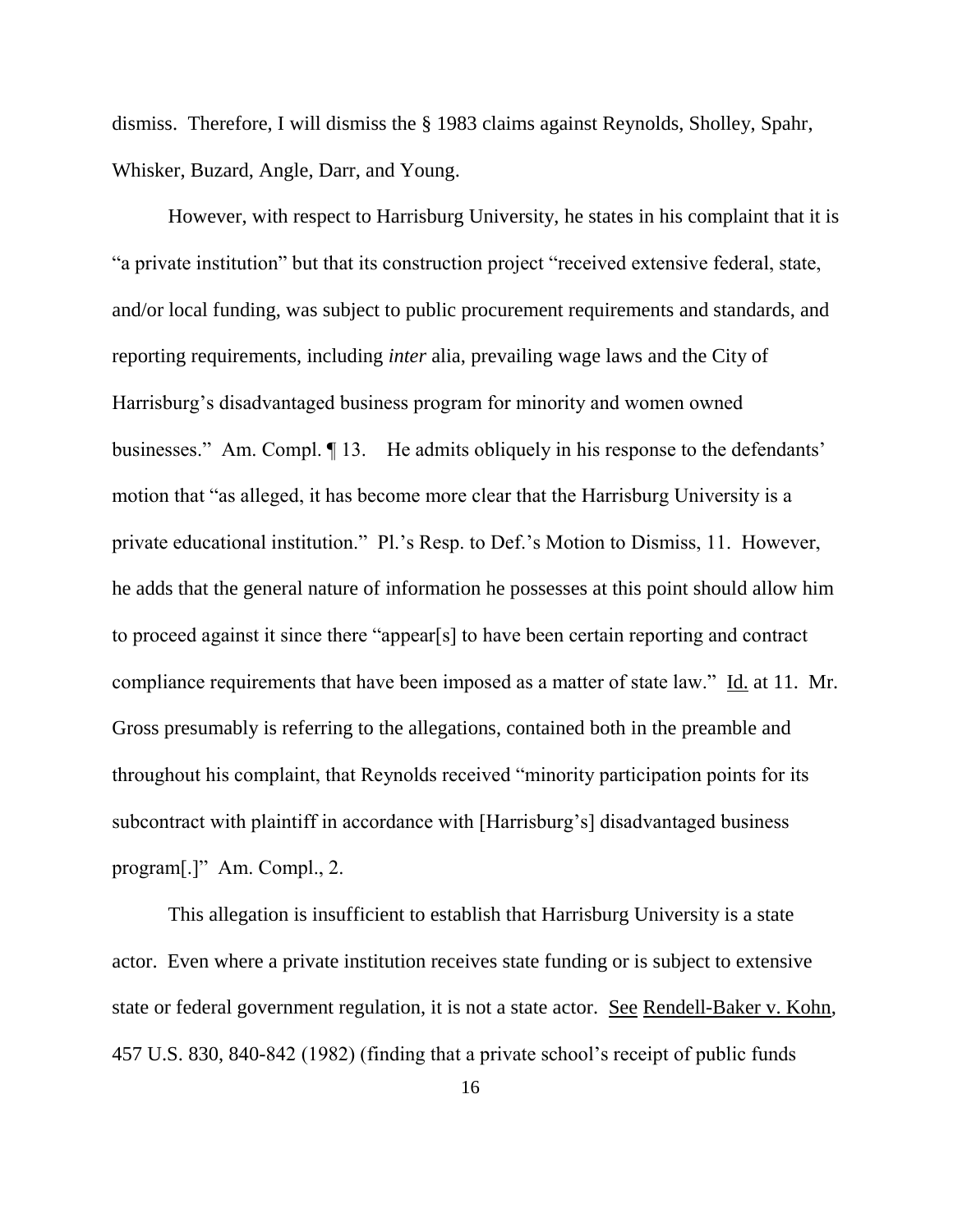"does not make [its] discharge decisions acts of the State"); Blum v. Yaretsky, 457 U.S. 991, 1010, 1011 (1982) (finding that nursing homes subject to state and federal regulations are not state actors). Therefore, it is appropriate to dismiss Mr. Gross" § 1983 claims against Harrisburg University. It is a private institution, and the vague allegations contained in Mr. Gross' complaint do not create a plausible inference that there is any "extensive and significant" connection between it and the state such that it should be considered a state actor. See Sherry v. Associates Commercial Corp., 60 F. Supp. 2d 470, 474-75 (W.D.Pa. 1998) (discussing the instances in which a private entity"s conduct constitutes state action for purposes of § 1983).

## **D. Motion to Dismiss § 1983 Claims Asserted in Count One of the Amended Complaint Against Graystone Bank**

Mr. Gross' complaint contains no allegation that Graystone Bank is a state actor. As stated above with respect to the claims against Harrisburg University, vague allegations of some connection to the state are insufficient as a matter of law to support a claim against a private actor under § 1983. Thus, the § 1983 claim against Graystone Bank is dismissed.

#### **E. Motion to Dismiss Eloise Gross as a Plaintiff**

All remaining defendants seek to remove Eloise Gross as a plaintiff in this case. Reynolds claims that because she is not listed in the caption of the complaint, she should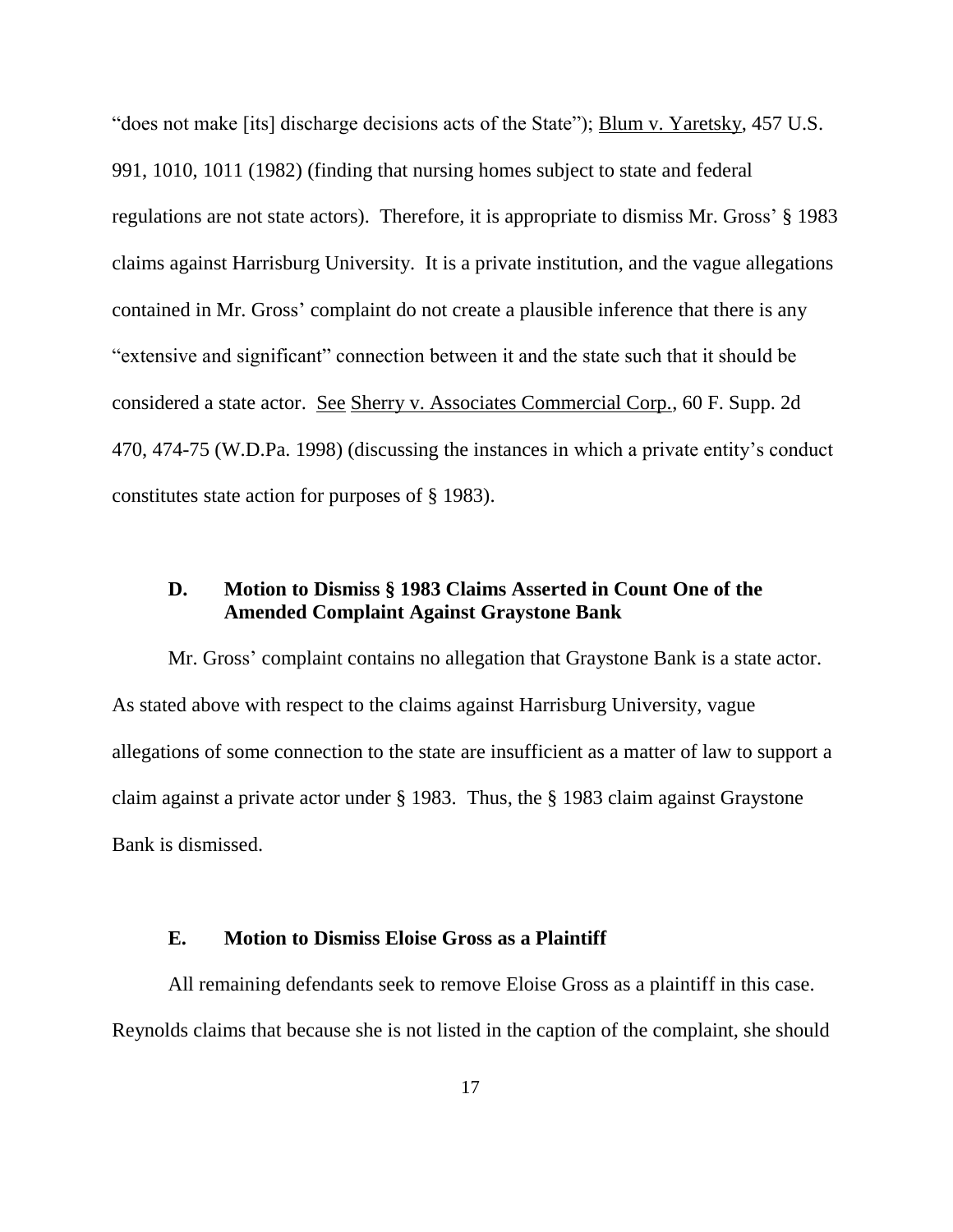be dismissed. Mrs. Gross was not listed in the caption of the original complaint, although she was listed as a plaintiff. Complaint, ¶ 6. She is listed in the caption of the amended complaint. Defendants seek to dismiss her as a plaintiff because Mr. Gross did not seek leave to add her to the caption in the amended complaint, and because "she is mentioned only once in the body of the Amended Complaint." Defendants are correct - there are no allegations in the complaint concerning Mrs. Gross specifically. She is simply described as Mr. Gross" wife, and it is *not* asserted that she is a member of a racial minority, which is necessary to support any § 1981 claim asserted on her behalf. Neither is it alleged that she was party to contract entered into between Mr. Gross and Reynolds. Thus, she is dismissed as a plaintiff to this suit.

## **F. Breach of Contract Claim Asserted in Count Two of the Amended Complaint**

Count Two of Mr. Gross" amended complaint asserts a cause of action for breach of contract and breach of the implied duty of good faith and fair dealing against Reynolds. Mr. Gross claims that this Court has supplemental jurisdiction over this state law claim pursuant to 28 U.S.C. § 1367, which provides:

> [I]n any civil action of which the district courts have original jurisdiction, the district courts shall have supplemental jurisdiction over all other claims that are so related to claims in the action within such original jurisdiction that they form part of the same case or controversy under Article III of the United States Constitution. Such supplemental jurisdiction shall include claims that involve the joinder or intervention of additional parties.